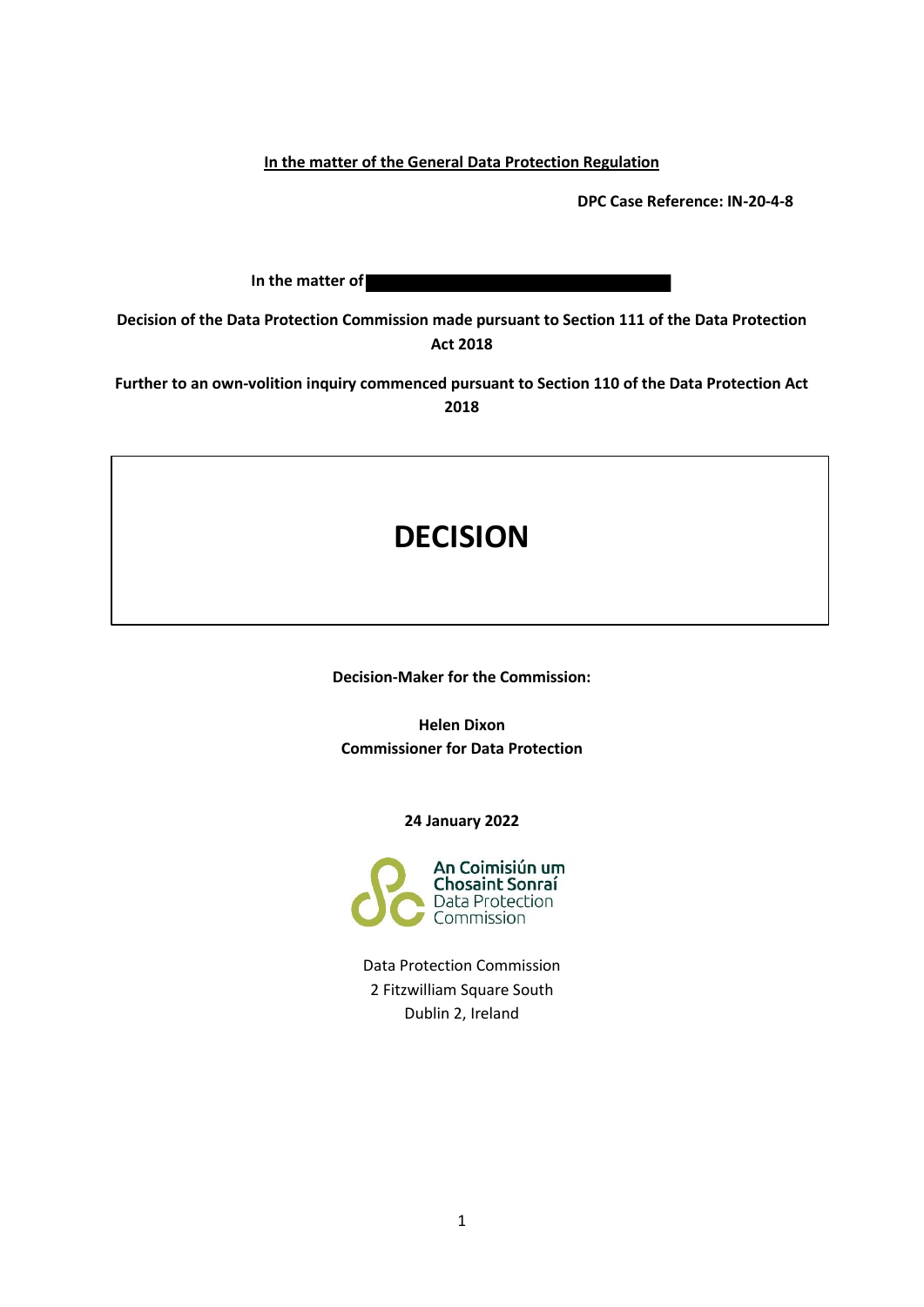## Contents

| 1.                |                                                                                 |  |  |
|-------------------|---------------------------------------------------------------------------------|--|--|
| 2.                |                                                                                 |  |  |
| $\blacksquare$ i. |                                                                                 |  |  |
| $\mathbf{ii}$ .   |                                                                                 |  |  |
| 3.                |                                                                                 |  |  |
| 4.                |                                                                                 |  |  |
| $\mathbf{I}$ .    |                                                                                 |  |  |
| $\mathbf{ii}$ .   |                                                                                 |  |  |
| 5.                |                                                                                 |  |  |
| 6.                |                                                                                 |  |  |
|                   | Appendix: Schedule of Materials Considered for the Purposes of this Decision 15 |  |  |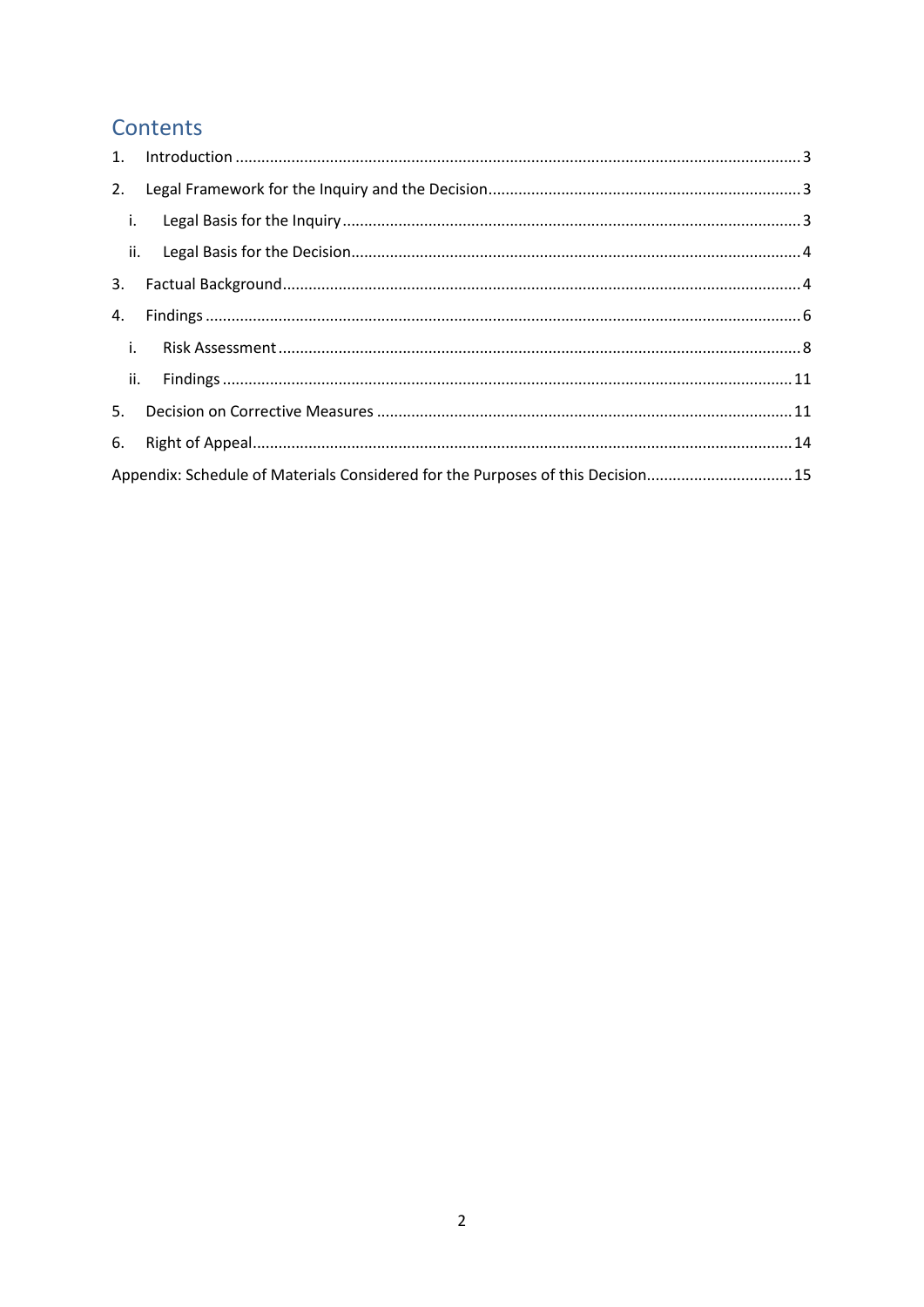## 1. Introduction

- 1.1 This document ("**the Decision**") is a Decision of the Data Protection Commission ("**the DPC**") in accordance with Section 111 of the Data Protection Act (**"the 2018 Act").** I make this Decision having considered the information obtained in the own volition inquiry (**"the Inquiry"**) conducted by a Case Officer of the DPC (**"the Case Officer")** pursuant to Section 110 of the 2018 Act. The Case Officer who conducted the Inquiry provided with the Draft Inquiry Report and the Final Inquiry Report. The Decision is being provided to pursuant to pursuant to Section  $116(1)(a)$  of the 2018 Act in order to give and the reasons for it, and the corrective powers that I have decided to exercise.
- 1.2 This Decision contains corrective powers under Section 115 of the 2018 Act and Article 58(2) of the General Data Protection Regulation ("**the GDPR**") arising from the infringements which have been identified herein by the Decision Maker.
- 1.3 was provided with the Draft Decision on this inquiry on 30 November 2021 to give it a final opportunity to make submissions. The match acknowledged receipt of the Draft Decision on 14 December and made submissions to which I have had regard in coming to my decision.

## 2. Legal Framework for the Inquiry and the Decision

### i. Legal Basis for the Inquiry

- 2.1 The GDPR is the legal regime covering the processing of personal data in the European Union. As a regulation, the GDPR is directly applicable in EU member states. The 2018 Act gives the GDPR further effect in Irish law. As stated above, the DPC commenced the Inquiry pursuant to Section 110 of the 2018 Act. By way of background in this regard, pursuant to Part 6 of the 2018 Act the DPC has the power to commence an inquiry on several bases, including on foot of a complaint, or of its own volition.
- 2.2 Section 110(1) of the 2018 Act provides that the DPC may, for the purpose of Section 109(5) (e) or Section 113(2) of the 2018 Act, or of its own volition, cause such inquiry as it thinks fit to be conducted, in order to ascertain whether an infringement has occurred or is occurring of the GDPR or a provision of the 2018 Act, or regulation under the Act that gives further effect to the GDPR. Section 110(2) of the 2018 Act provides that the DPC may, for the purposes of Section 110(1), where it considers it appropriate to do so, cause the exercise of any of its powers under Chapter 4 of Part 6 of the 2018 Act (excluding Section 135 of the 2018 Act) and/or to cause an investigation under Chapter 5 of Part 6 of the 2018 Act to be carried out.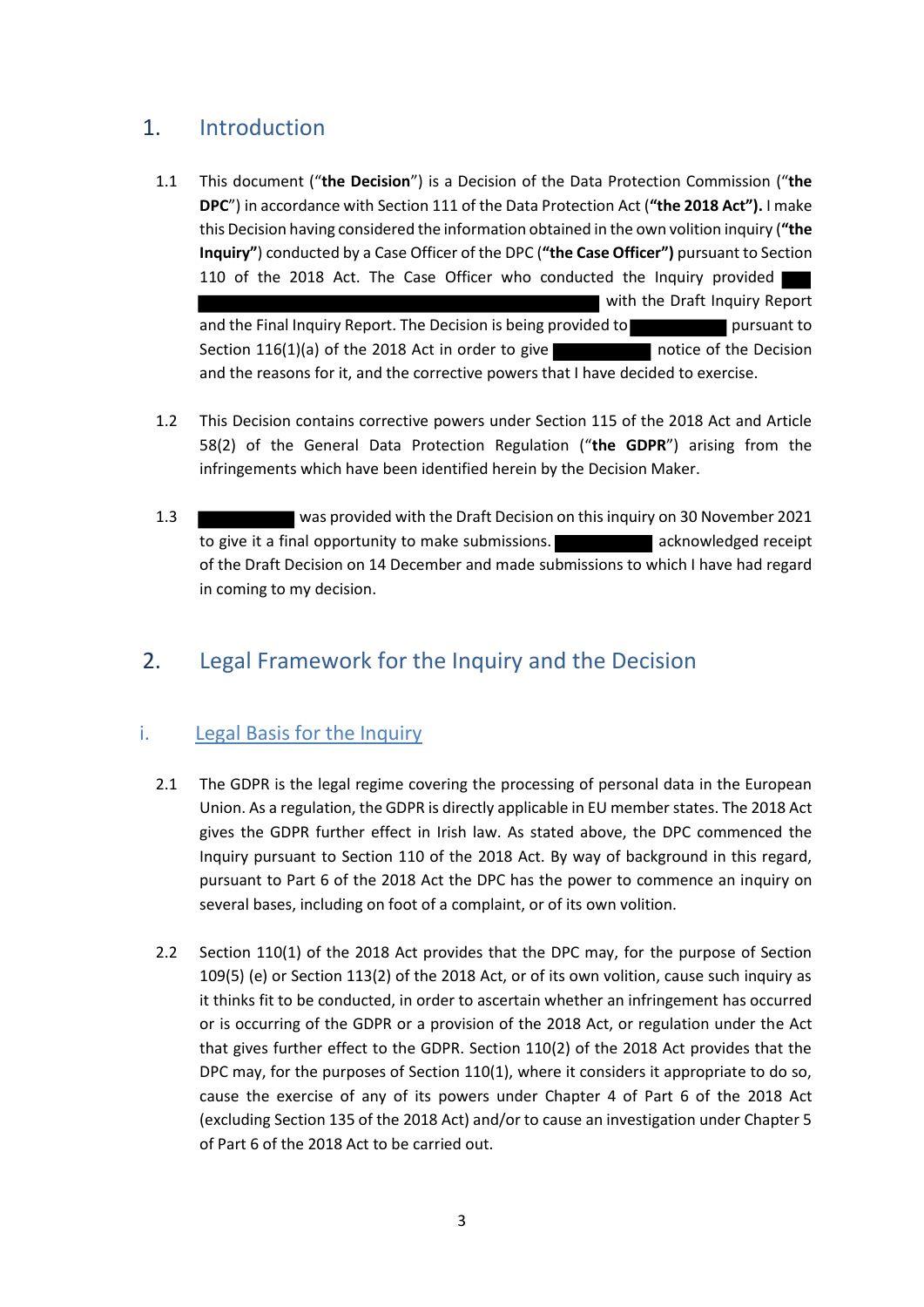#### Legal Basis for the Decision Ħ.

- $2.3$ The decision-making process for this Inquiry is provided for under Section 111 of the 2018 Act, and requires that the DPC must consider the information obtained during the Inquiry; to decide whether an infringement is occurring or has occurred; and if so, to decide on the proposed corrective powers, if any, to be exercised. As the sole member of the Commission, I perform this function in my role as the Decision-Maker in the DPC. In so doing, I am required to carry out an independent assessment of all the materials provided to me by the Case Officer as well as any other materials that the Council has furnished to me and any other materials that I consider relevant, in the course of the decision-making process.
- $2.4$ The Final Inquiry Report was transmitted to me on 21 January 2021, together with the Case Officer's file, containing copies of all correspondence exchanged between the Case **Officer and** and copies of all submissions made by including the submissions made by **the interest of the Draft Inquiry Report.** made submissions on the Draft Decision on 14 December 2021. A full schedule of all documentation considered by me for the purpose of this Decision is appended hereto. I issued a letter to on 04 October 2021 to notify it of the commencement of the decision-making process.
- $2.5$ Having reviewed the Final Inquiry Report, and the other materials provided to me by the Case Officer, including the submissions made by I was satisfied that the Inquiry was correctly conducted and that fair procedures were followed throughout. This includes, but is not limited to, notifications to **and and opportunities for** to comment on the Draft Inquiry Report before the Case Officer transmitted it to me as decision-maker.

#### 3. **Factual Background**

- is an employee relations consultancy firm that was engaged by the  $3.1$ Personal Injuries Assessment Board ("PIAB") to carry out an investigation into . The relationship between the parties was governed by a Consultancy Agreement, entered into on 07 May 2019. In addition, Terms of Reference were agreed between the parties which set out the investigative process to be to be carried out by
- The Terms of Reference outline that on completion of the investigation process,  $3.2$ must provide a report to PIAB, stating: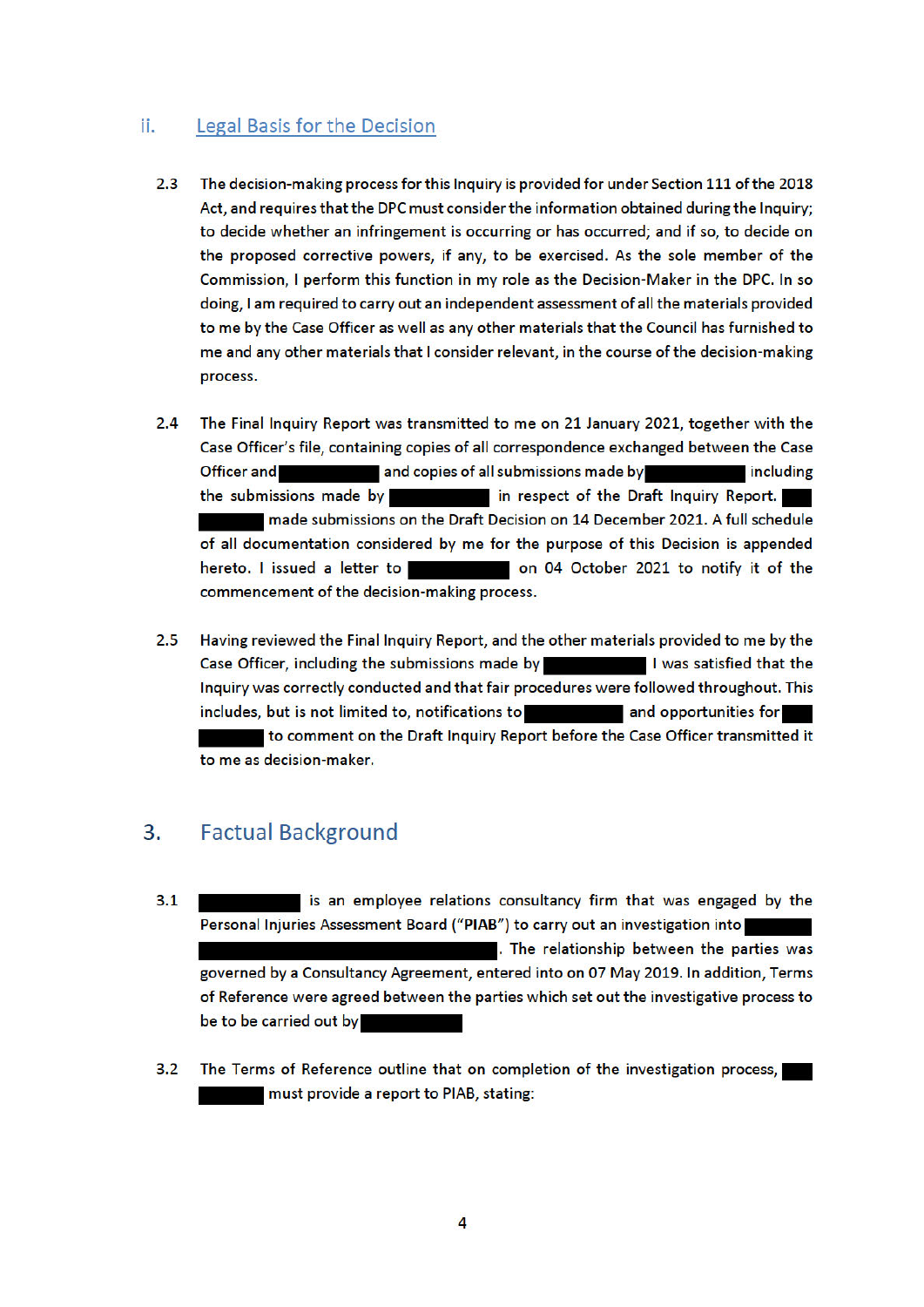*"The Reviewer<sup>1</sup> will thereafter, prepare a written report which will include details of , the response of the Respondent, any findings of fact, including a finding as to , and make recommendations, if appropriate, on any action required…The Reviewer's final report will issue to [redacted], PIAB."*

- 3.3 On 24 September 2019, **Exercise and asking if PIAB** had received the electronic appendices relating to the six investigation reports. The email also asked, if they had not been sent on, to whom they should be sent. It should be noted at this stage that this personal data had already been provided in hard copy to PIAB on 01 October 2019.
- 3.4 On 26 September 2019, the PIAB responded to by email stating that it had the final reports:

*"which is what was required and in line with the terms of reference."*

The email went on to state:

*"We do not require e-appendices or any further documentation to be forwarded to us."*

3.5 In its submissions to the DPC dated 01 November 2021, Stated that it was of that view that, had it adhered to PIAB's instruction i.e. not sent the personal data, of which PIAB already had a copy, to PIAB,

*"…[this would] have left the PIAB exposed to accusations of non-compliance with requirements, because the PIAB would not be in possession of the complete investigation report (inclusive of appendices)".* 

3.6 On 28 November 2019, Sent a letter to the PIAB containing a USB storage device. The letter stated

> *"Please see the USB appended to this letter for the appendices related to the 6 that conducted on behalf of PIAB."*

3.7 When delivered, the USB storage device was missing from the envelope received by the PIAB and the envelope in which the letter was placed had suffered some damage. The USB storage device was neither encrypted nor password protected. acknowledged that registered post was not used in this instance. Nor has it been claimed that a secure envelope, such as a padded envelope, was used to assist in securing the safe delivery of the unencrypted device.

**.** 

<sup>&</sup>lt;sup>1</sup> "The Reviewer" is defined as " in the Terms of Reference.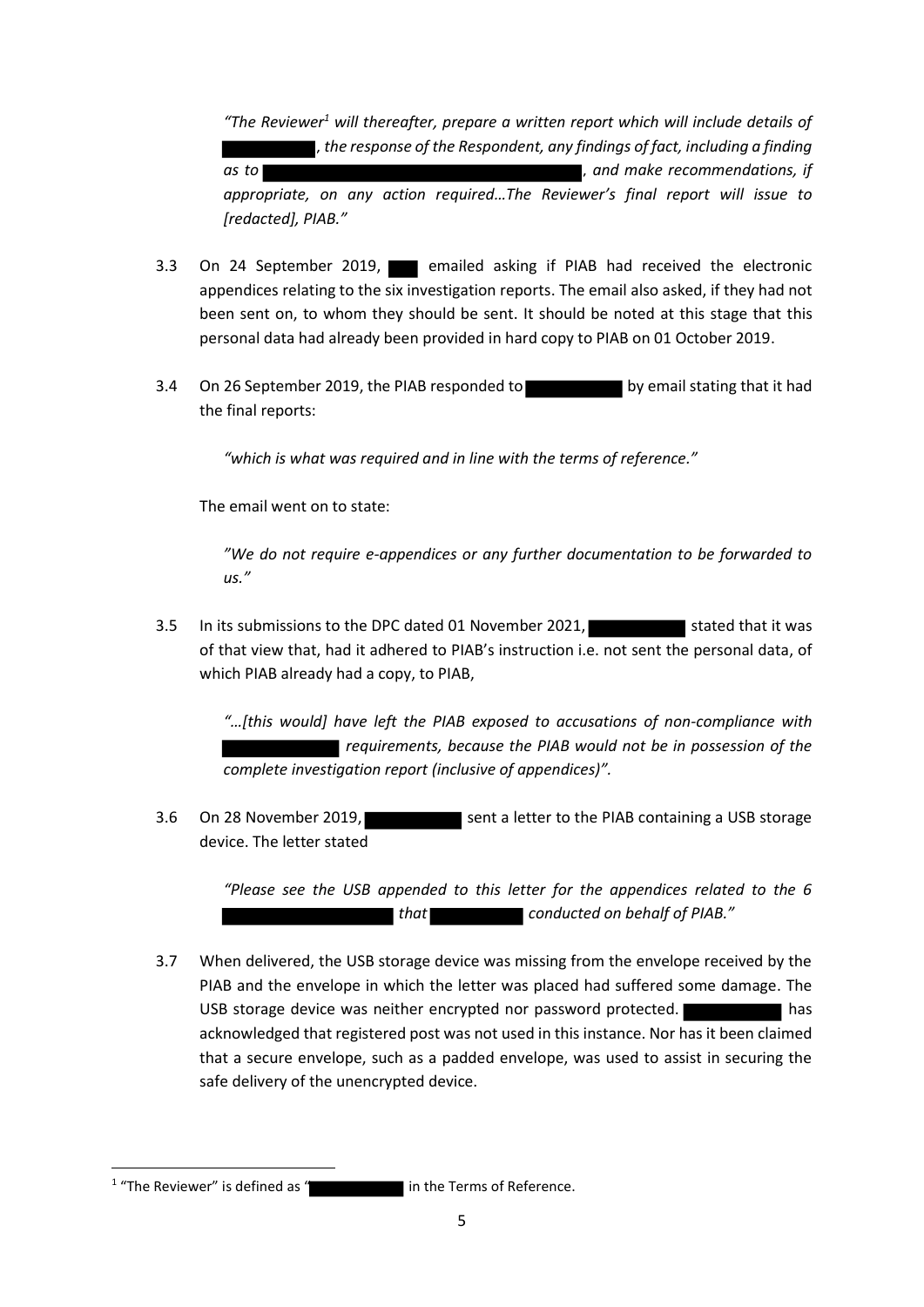- 3.8 The DPC received notification of a National Breach from PIAB on 10 December 2019 under breach notification **. Following an examination of the breach notification**, the DPC was of the opinion that one or more provisions of the 2018 Act and/or the GDPR may have been contravened in relation to the personal data of data subjects in respect of which is the data controller/data processor for the purposes of the Act and the GDPR.
- 3.9 In reviewing the matters raised in the breach report, the DPC considered it appropriate to establish a full set of facts so that it could assess whether or not discharged its obligations as data controller/data processor in connection with the subject matter of the breach and determine whether or not any provision(s) of the Act and/or the GDPR had been contravened by in that context.
- 3.10 Accordingly, the DPC took the decision to conduct an Inquiry on its own volition into the suspected infringements.
- 3.11 was provided with the Draft Decision in this inquiry on 30 November 2021 to give it a final opportunity to make submissions. I received submissions from on 14 December, in addition to submissions made by in advance of the Draft Decision being furnished to it, received by the DPC on 01 November 2021 and on 16 November 2021. I have given consideration to these submissions in advance of arriving at a final Decision. This Decision is being provided to pursuant to sections  $116(1)(a)$  and  $126(a)$  of the 2018 Act in order to give notice of the Decision, the reasons for it and the corrective powers that I have decided to exercise.
- 3.12 This Decision contains corrective powers under section 115 of the 2018 Act and Article 58(2) of the GDPR arising from the infringements which have been identified herein by the Decision Maker.

### 4. Findings

- 4.1 Following intensive examination of the facts in this case, including a review of the Draft and Final Inquiry Report, the Draft Decision and the submissions made by and given that PIAB had directed in advance of the posting of the USB storage device by that no further personal data be sent to it, as set out in paragraphs 3.3 and 3.4 above, I find that the material issues in this inquiry net down to one central issue : the security of processing under Article 32(1) undertaken by in electing to post the USB in the manner carried out, to PIAB.
- 4.2 Article 32 of the GDPR sets down obligations for both controllers and processors. In subsection (1) it requires that :

*"Taking into account the state of the art, the costs of implementation and the nature, scope, context and purposes of processing as well as the risk of varying likelihood and*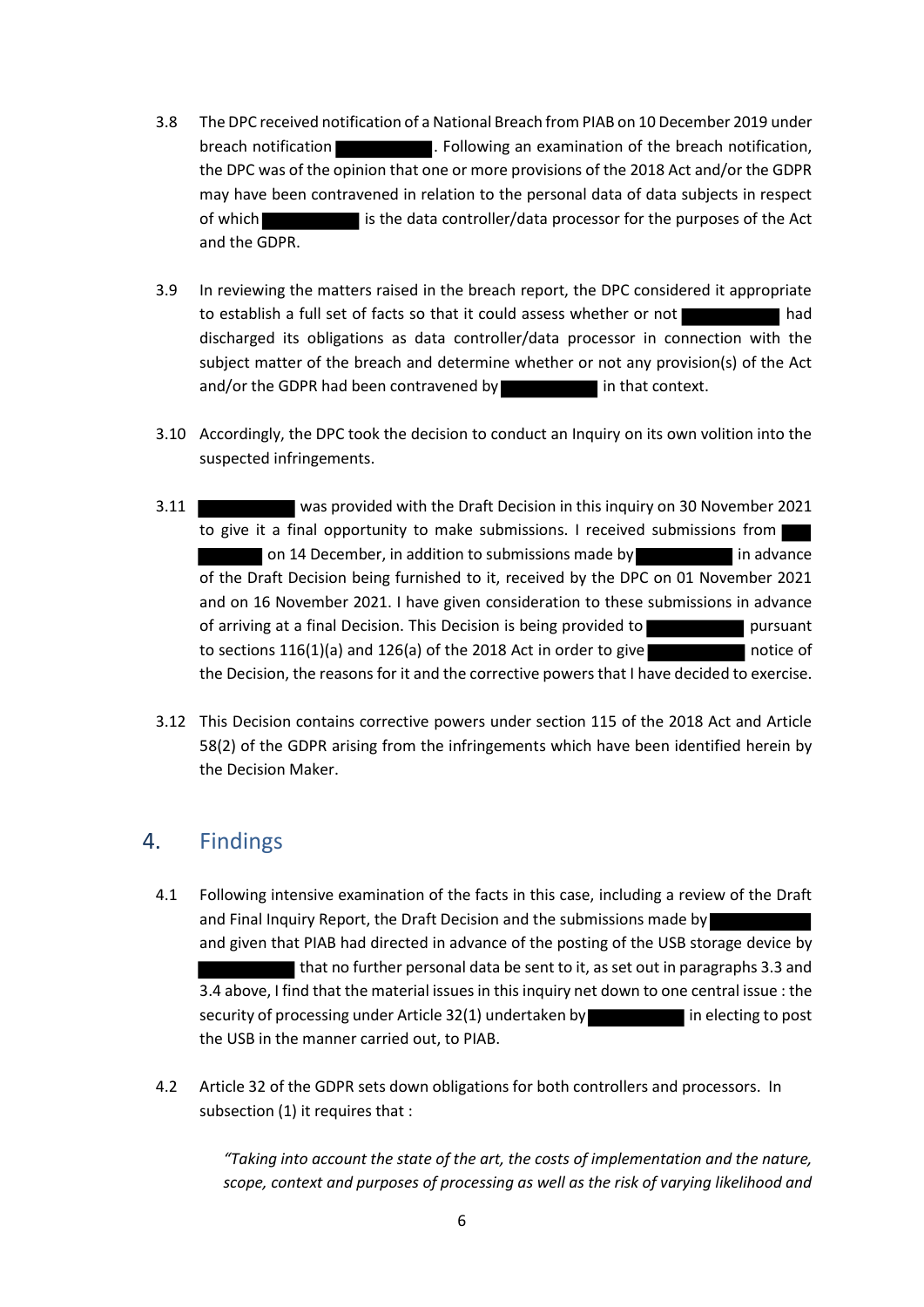*severity for the rights and freedoms of natural persons, the controller and the processor shall implement appropriate technical and organisational measures to ensure a level of security appropriate to the risk, including inter alia as appropriate:*

- *(a) the pseudonymisation and encryption of personal data;*
- *(b) the ability to ensure the ongoing confidentiality, integrity, availability and resilience of processing systems and services;*
- *(c) the ability to restore the availability and access to personal data in a timely manner in the event of a physical or technical incident;*
- *(d) a process for regularly testing, assessing and evaluating the effectiveness of technical and organisational measures for ensuring the security of the processing."*
- 4.3 Article 32(1) GDPR obliges controllers and processors, in processing personal data, to implement a level of security appropriate to the risk presented to the rights and freedoms of natural persons. The level of security must have regard to the state of the art, the costs of implementation and the nature, scope, context and purposes of processing, as well as the risk of varying likelihood and severity for the rights and freedoms of natural persons. This Decision considers the appropriateness of the security measures implemented by In respect of the processing of personal data by saving to the USB storage device and sending by post in the manner in which it was sent.
- 4.4 Article 32(1) provides a non-exhaustive list of such measures which may be taken to implement an appropriate level of security, which may include, as appropriate, pseudonymisation and encryption of personal data, the ability to ensure on-going confidentiality of processing systems, the ability to restore access to personal data in the event of an incident, and a process for regularly testing and assessing the effectiveness of technical and organisational measures for ensuring security of processing.
- 4.5 In considering whether the requirements of Article 32 have been met by the controller and/or processor, it is necessary to assess whether the controller and/or processor has adequately gauged the level of risks to data subjects and whether the controller and/or processor has implemented appropriate technical and organisational measures to ensure a level of security appropriate to the risk. The different factors listed in Article 32(1) should be taken into account when carrying out this assessment. If a controller and/or processor has correctly identified the risks and has implemented appropriate security measures there will be no infringement of Article 32 of the GDPR, even in the event of a personal data breach. However, in practice, many personal data breaches occur as a result of a lack of appropriate technical and organisational measures in place.
- 4.6 In the DPC's Letter of Notice of the Commencement of an Inquiry to dated 08 May 2020 ("**the Commencement Letter**") the Case Officer sought that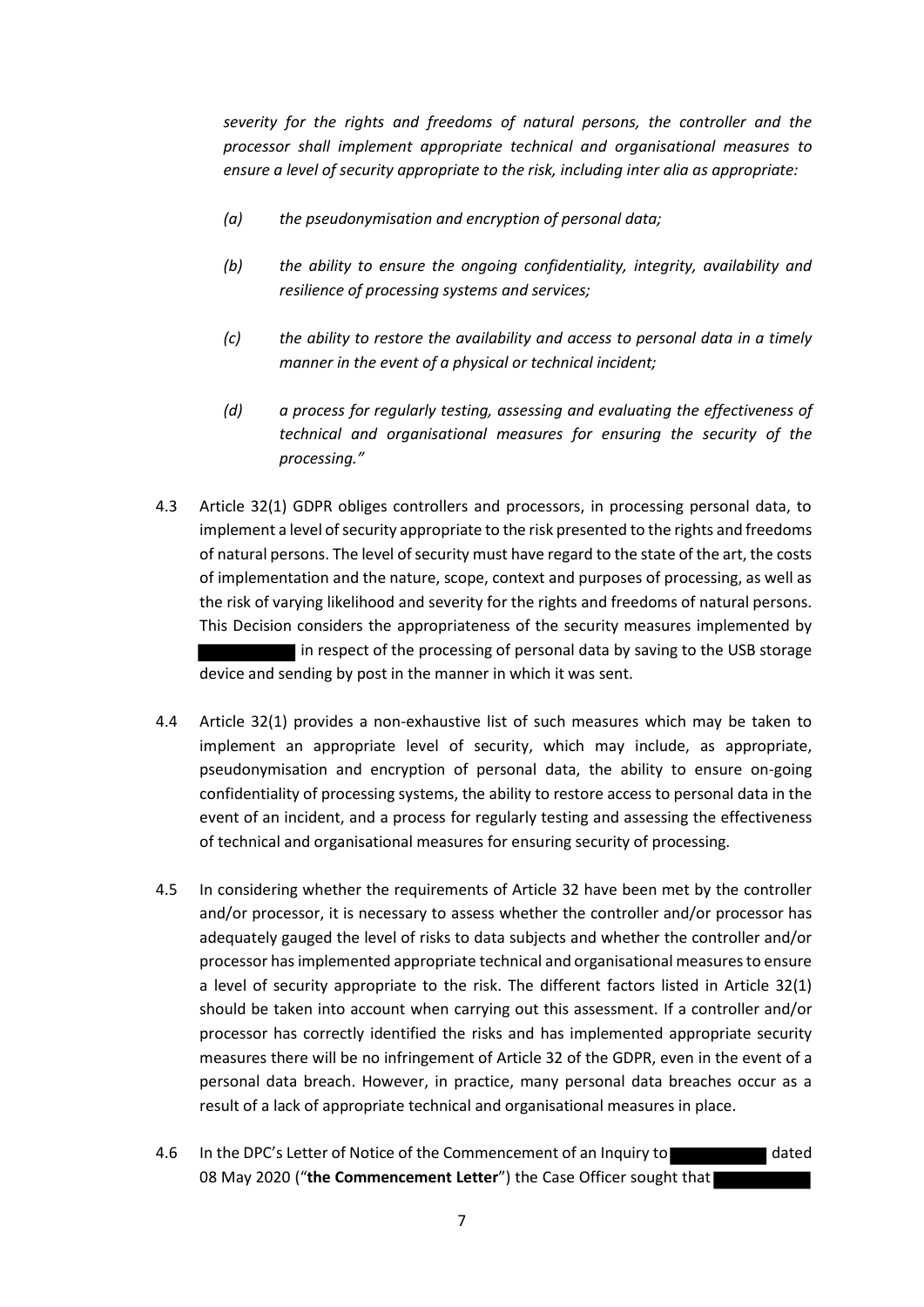provide additional specific information in regard the measures in place, at the time of the breach, to comply with Article 32 GDPR and by reference to the principle set down in Article 5(1)(f) GDPR in terms of:

- a. An assessment of the risks of varying likelihood and severity associated with the forms of data processing at issue in the breaches
- b. Appropriate technical and organisational measures to counter those risks
- c. Capability to ensure the ongoing confidentiality, integrity, availability and resilience of processing systems and services
- d. Processes for regular testing, assessment and evaluating the effectiveness of the technical and organisation measures for ensuring the security of the processing

#### i. Risk Assessment

#### **a. An assessment of the risks of varying likelihood and severity associated with the forms of data processing at issue in the breaches**

4.7 The level of security that controllers and processors are obliged to implement must be appropriate to the risk posed to the rights and freedoms of natural persons by the processing. Article 32(2) of the GDPR expressly states that the risks of loss, alteration, unauthorised disclosure or access to the personal data should be considered when assessing the appropriate level of security. Regarding **processing** processing of personal data, these risks include a loss of the relevant information contained within their investigative reports (including the appendices), as well as a risk of that information being accessed by an unauthorised third party, it being altered or deleted or shared.

Recital 76 GDPR provides guidance as to how risk should be evaluated:

*"The likelihood and severity of the risk to the rights and freedoms of the data subject should be determined by reference to the nature, scope, context and purposes of the processing. Risk should be evaluated on the basis of an objective assessment, by which it is established whether data processing operations involve a risk or a high risk."*

4.8 It is necessary to carry out an objective assessment of the risks presented by the processing to determine the appropriate level of security. Risk must be assessed by reference to (i) the likelihood of the risk, and (ii) the severity of the risk to the rights and freedoms of natural persons. In **Case, this risk assessment must have** particular regard to ensuring the integrity and accuracy of personal data in the investigative reports. The risk assessment should also have particular regard to the risk of unauthorised disclosure to third parties.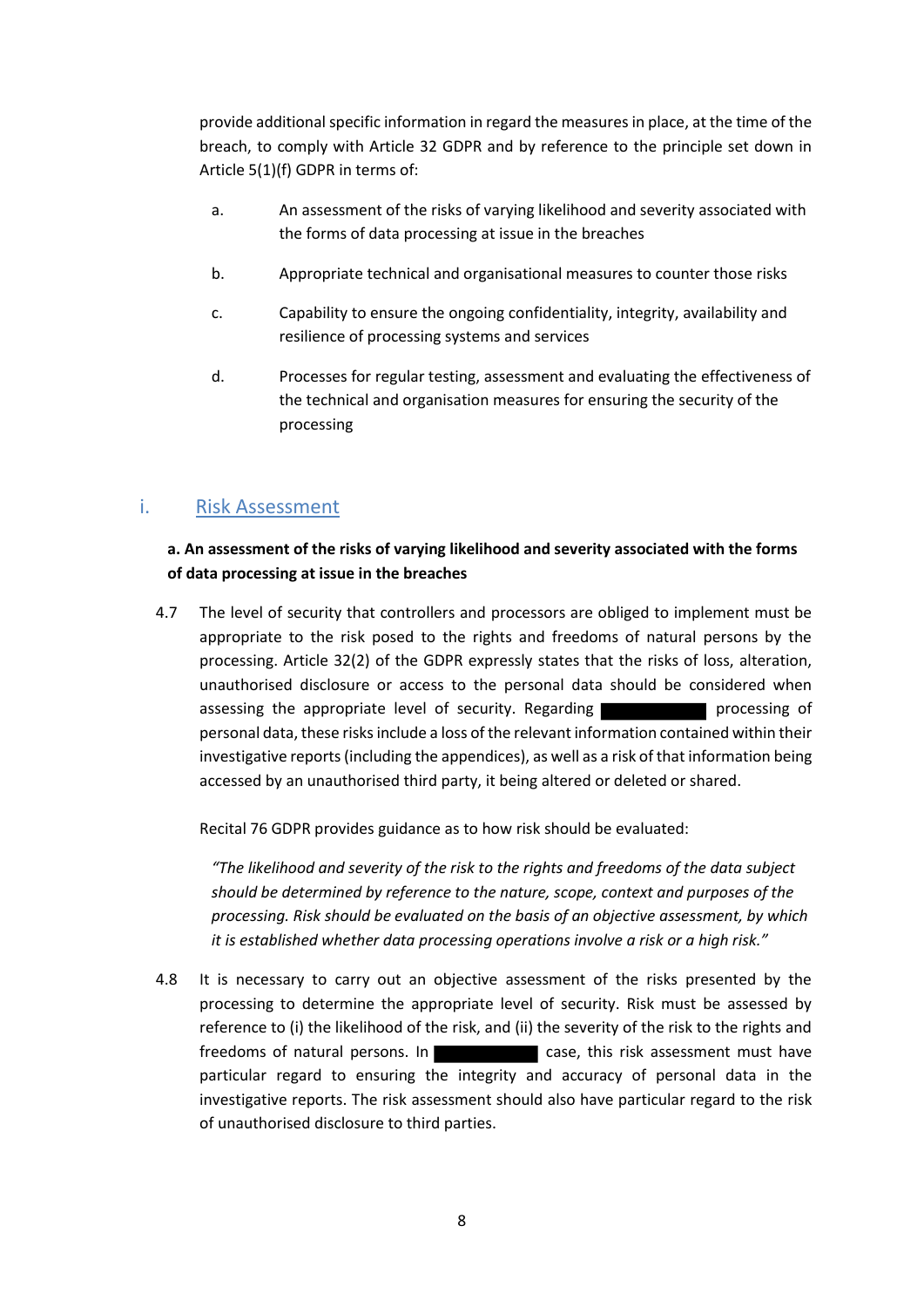- 4.9 Regarding the nature, scope, context and purposes of **processing** processing of personal data, as outlined above, the nature of processing is sensitive. Its scope in the specific case of the personal data breach is limited to approximately 18 individuals' personal data. The context for sharing the data arises in relation to its work on **The purpose of the processing is to provide copies of** completed reports regarding to its client.
- 4.10 *Digital Rights Ireland v Minister for Communications, Marine and Natural Resources and others<sup>2</sup>* provides guidance as to the factors that should inform this risk assessment. In this case the CJEU declared the Data Retention Directive to be invalid. The Directive required electronic communication service providers to retain certain data for a period of time. The Court held that the Directive did not ensure effective protection of the data retained against the risk of abuse and unlawful access in circumstances where it did not lay down specific rules in relation to (i) the vast quantity of data retained, (ii) the sensitive nature of the data, and (iii) the risk of unlawful access. In assessing the risk posed by processing, regard must also be had to these factors.
- 4.11 In its reply to the Commencement Letter, stated that it considered the risks in processing the data as follows:

*"1. Staff awareness of the issues and failure to abide by organisational requirements (detailed below)*

- *2. General IT issues, including security and compliance generally (detailed below)*
- *3. Encryption of the data being transferred as appropriate (detailed below)*
- *4. Postage (detailed below)"*
- *c. See b. above*

1

*d. See b. above. These processes were regularly considered and this is evidenced by the pro-active steps taken prior to GDPR in ensuring the systems were compliant. Our DP arrangements were also considered in May 2019 and that documentation is attached in Appendix 2. Finally, in relation to the transmission of reports in particular, this was considered on a case by case basis and was therefore discussed at team case reviews."*

4.12 I find that **that is a processing of personal data regarding its** reports gave rise to a moderate risk to the data subjects' fundamental rights and freedoms. In coming to this finding, I have had particular regard to the nature of the personal data processed in such investigations and the context of that processing.

<sup>2</sup> Joined Cases C-293/12 and C-594/12, *Digital Rights Ireland Ltd v Minister for Communications, Marine and Natural Resources, Minister for Justice, Equality and Law Reform, Commissioner of the Garda Síochána, Ireland, The Attorney General, intervener: Irish Human Rights Commission, and Kärntner Landesregierung, Michael Seitlinger, Christof Tschohl* and others, judgment of 8 April 2014 (ECLI:EU:C:2014:238).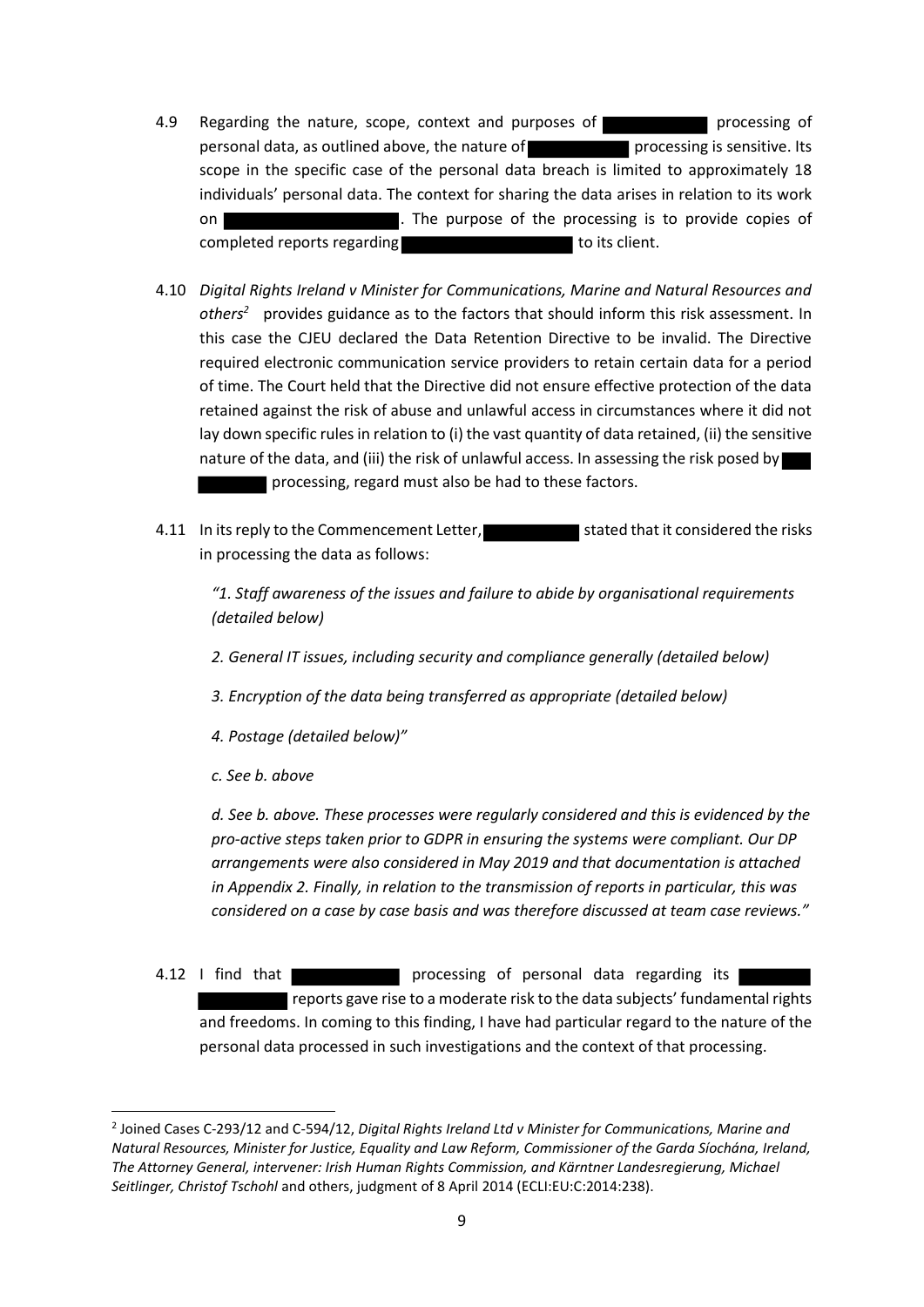#### **b. Appropriate technical and organisational measures to counter those risks**

4.13 In its reply to the Commencement Letter, **Stated that the following** technical and organisational measures were in place to counter the risks to the fundamental rights and freedoms of data subjects that processing presented:

*"1. Staff training, with particular emphasis on induction and persistent reference to DP issues at daily case review meetings and weekly planning meetings. This was supported by extensive well-defined business steps for all of our processes assisted by checklists designed to comply with all constraints. The employee responsible for the breach was brought through induction on 22 November 2019. This matter contributed to her employment being terminated on 18 December 2019 indicating how seriously these matters are considered within* **also has contractual also has contractual** *requirements to ensure confidentiality continues after the employment ends and that while errors are a natural phenomenon, a knowing failure to notify of any issue will be considered gross misconduct.*

*2. This was reviewed in advance of the coming into force of GDPR and following this review it was necessary to remove our cloud storage from the supplier Dropbox as it*  was not able to satisfy **that data would be held within the EU.** *migrated to Google Drive and the relevant Agreement is available if required. All of our laptops and tablets are encrypted. We use Apple products so that we can also avail of the remote wiping. All of these are deliberate choices made in an effort to ensure the security of data we process.*

*3. All substantive information transferred between and PIAB employees by email was done by encrypted PDF by email. This is our standard practice. Reports with appendices are normally too large to be sent as an encrypted PDF by email. It was also our understanding that a USB device encrypted on an iMac, as used by* 

 *cannot be opened by a Windows device which creates an accessibility issue for the vast majority of our clients. This has been incorporated into the IT review underway for verification and solution.*

*4. It was a rule within that anything sent by post was to be sent by registered post. In particular, it was* understanding that envelopes sent *by registered post were not subject to the same machine sorting as standard mail."*

4.14 Regarding processes for regular testing, assessment and evaluating the effectiveness of the technical and organisation measures for ensuring the security of the processing submitted:

*"d. See b. above. These processes were regularly considered and this is evidenced by the pro-active steps taken prior to GDPR in ensuring the systems were compliant. Our DP arrangements were also considered in May 2019 and that documentation is attached in Appendix 2. Finally, in relation to the transmission of reports in particular, this was considered on a case by case basis and was therefore discussed at team case reviews."*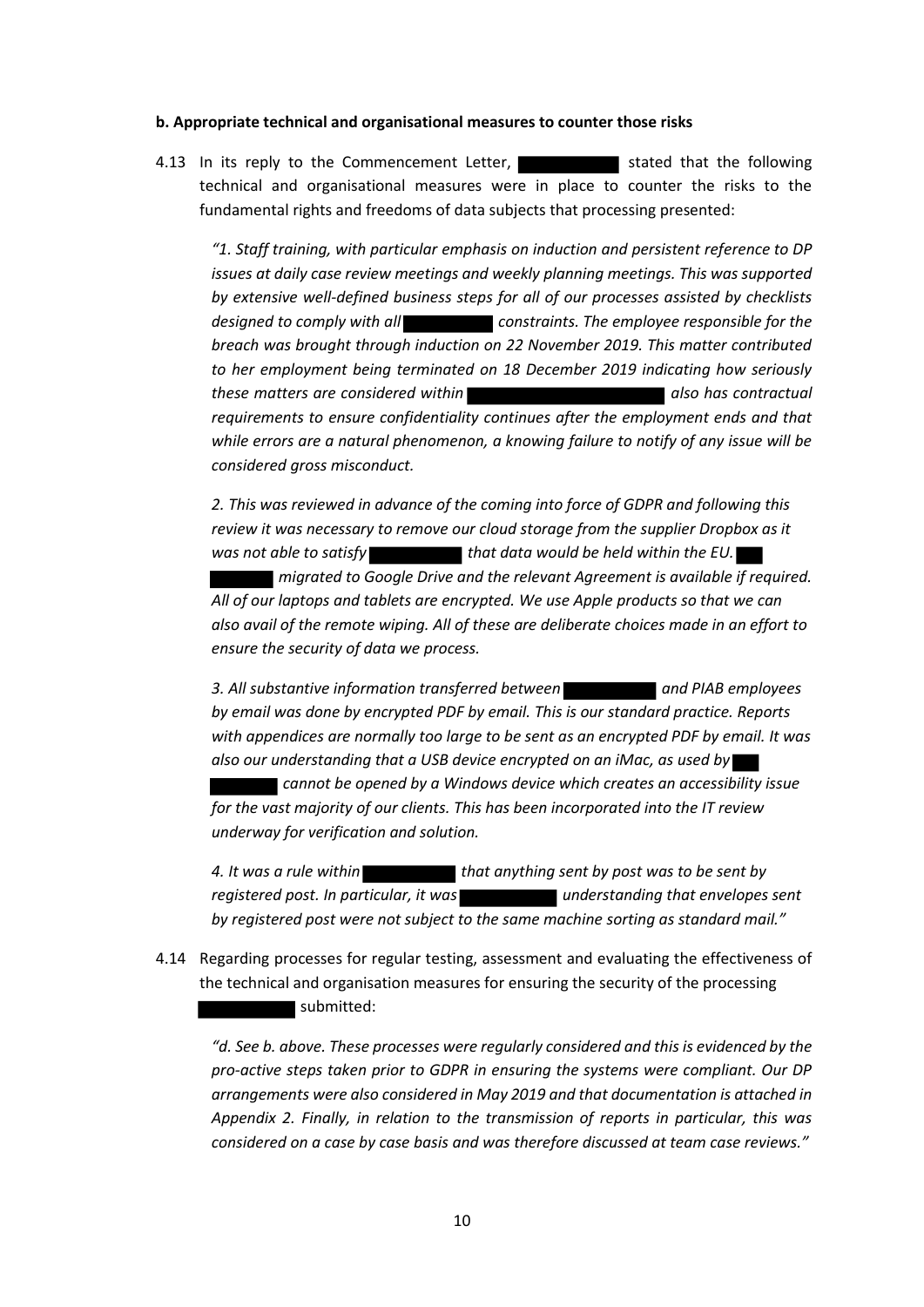- 4.15 Despite registered post being cited by a sam organisational measure to counter the risks, the envelope in this case was sent by ordinary post.
- 4.16 I note that states that an encrypted pdf was too large to send by email. However there is no explanation given to describe why an encrypted pdf was not placed on the USB storage device.
- 4.17 There is a distinction to be made between encryption of an entire device (which may cause difficulties for a different Operating System) and encryption of the files contained within a device. The possibility of a Windows machine reading a file that had been encrypted using an iMac is dependent on the encryption method used. For example, PGP encrypted files (using GPG Suite or another tool) on a USB storage device formatted to exFAT are readable on Windows/Linux/Mac. It is also possible to use an IOS tool like Keka to produce a .7z file that behaves exactly like 7zip, including AES 256 encryption (so that it could be placed on a USB storage device or emailed) and volume spanning, which would allow the encrypted material to be sent by email.
- 4.18 Further, it is unclear why Google Drive was not considered as a secure means of transferring the data, given that it was in place as part of preparedness for the coming in to effect of the GDPR in May 2018. Use of Google Drive could be considered a technical measure which would have lessened the risk of loss or damage to the personal data in transferring it to PIAB.
- 4.19 I consider that the security measures for the protection of personal data in place at the time of the breach were not appropriate in respect of the moderate risk of the processing. There were a variety of technical measures which could have been used to securely transfer the data and minimise the risk that the data would be lost or otherwise manipulated in an unauthorised manner. Such measures include the use of a padded envelope, the use of Google Drive, or the encryption of the files stored upon the USB storage device. In the circumstances outlined above, I find that the measures implemented by were not appropriate to ensure a level of security appropriate to the risk.

#### ii. Findings

4.20 Having reviewed the Draft and Final Inquiry Reports and submissions, I find that infringed Article 32(1) GDPR by failing to implement appropriate technical and organisational measures to ensure a level of security appropriate to the risk presented by its processing of personal data.

## 5. Decision on Corrective Measures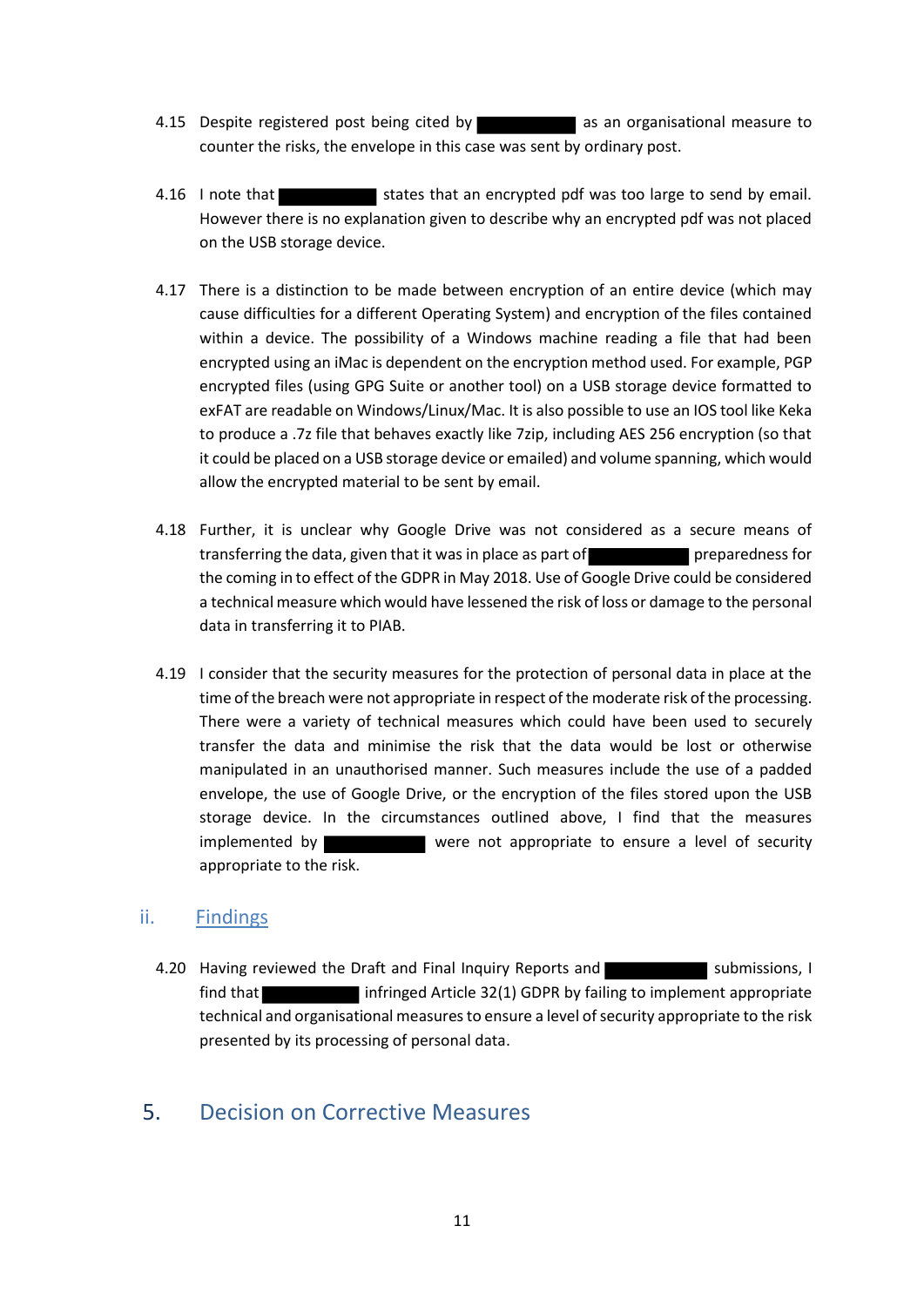- 5.1 I have set out above, pursuant to section 111(1)(a) of the 2018 Act, my decision to the effect that has infringed Article 32(1) GDPR. Under section 111(2) of the 2018 Act I must now make a decision as to whether corrective powers should be exercised in respect of **and if so, the corrective powers to be exercised.** The remaining question for determination in this Decision is whether or not those findings merit the exercise of any of the corrective powers set out in Article 58(2) GDPR, and if so, which one(s).
- 5.2 Recital 129, which acts as an aid to the interpretation of Article 58 provides that

*"…each measure should be appropriate, necessary and proportionate in view of ensuring compliance with this Regulation, taking into account the circumstances of each individual case…"*

- 5.3 In the circumstances of the within inquiry and the findings of infringement, I find that the exercise of one or more corrective powers is appropriate, necessary and proportionate for the purpose of ensuring compliance with the GDPR. Having carefully considered the infringement identified in this Decision, I have decided to exercise corrective powers in accordance with Section 115 of the 2018 Act and Article 58(2) GDPR. I set out below the corrective powers that are appropriate to address the infringements in the particular circumstances and the reasons for that decision, having considered all of the corrective power set out in Article 58(2). In summary the corrective powers that I have decided to exercise are:
	- a) Article  $58(2)(b) 1$  have decided to issue a reprimand to  $\blacksquare$  in respect of its infringement of Article 32(1) GDPR.
- 5.4 Having identified that has infringed Article 32(1), I am obliged to consider what corrective measures are necessary. In this case,  $\blacksquare$  has already notified the DPC and provided detail of the changes it is instituting to its processes in order to secure personal data in any similar scenario arising in the future. In its submissions dated 01 November, stated that since the breach incident it has retained the services of data security consultants and enhanced its

practices further to the recommendations of those consultants, noting, **If** has since that time learned more about encryption technology and

*has applied that learning to enhance its processes."*

5.5 It further stated that since the breach incident it had undertaken had undertaken actions to "enhance its compliance with its GDPR obligations", these being:

*"(a) hired a forensic data security consultancy to complete a forensic security review, and implemented the recommendations of that review;*

*(b) changed its IT system to a system that facilitates a greater level of security;*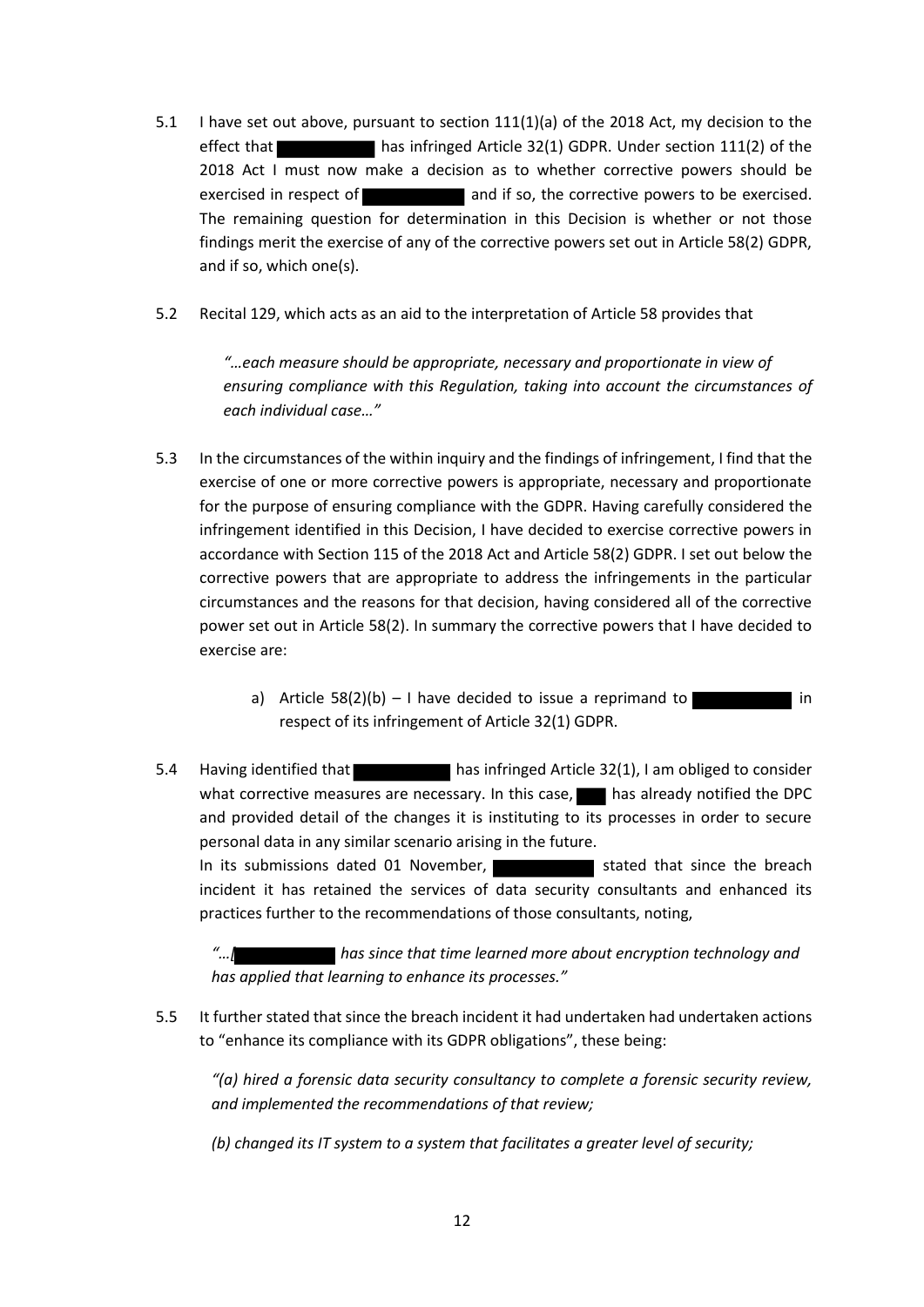*(c) now applies encryption to all electronic files containing personal data that are provided by*  $\int$  *to its clients;* 

*(d) applies enhanced data protection procedures, including by the introduction of a more comprehensive suits of data protection policies and procedures than previously were in place (these are provided in the appendices of the Final Inquiry Report0; and*

*(e) provides enhanced training for its staff as well as continuing the daily discussion of how to ensure compliance in respect of individual cases on which [ is working For example, two of [ four employees successfully completed, in May 2021, a professional post-graduate diploma in data protection, run by the Kings Inns."*

- 5.6 I welcome these submissions that improved security and organisational measures have been put in place. As a result, I do not consider it necessary in this case to issue an order requiring processing to be brought into compliance.
- 5.7 In its submissions dated 14 December 2021, Considered that a reprimand in this case did not constitute a "mild sanction" and further stated (in relation to its objection to the provisional levying of a reprimand in my Draft Decision to ensure future compliance with the infringed Articles of the GDPR),

*"A reprimand is unnecessary for that purpose because has already achieved compliance in the present, rather than in the future."*

- 5.8 However, recital 148 to the GPDR, while not an operative part of the law but nonetheless persuasive in interpreting provisions of the GDPR, proposes that in a case of a minor infringement a reprimand may be issued instead of a fine. This is the case regardless of whether corrective or mitigation actions have since been implemented.
- 5.9 I issue a reprimand in respect of its infringement of Article 32(1) GDPR. Article 58(2)(b) provides that a supervisory authority shall have the power to "issue reprimands to a controller or processor where processing operations have infringed provisions of this Regulation". Each measure that I impose by way of the exercise of a corrective power for the infringement I have found must be appropriate, necessary and proportionate in view of ensuring compliance with the GDPR. In this respect, I consider it appropriate, necessary and proportionate to impose a reprimand without the additional corrective measure of a fine in order to give full effect to the obligations in Article 32 and to formally recognise the infringement found in this Decision, having particular regard to the how processing of personal data regarding its reports gives rise to a moderate risk to the data subjects' fundamental rights and freedoms.
- 5.10 I am also obliged to consider whether a fine in addition to any other measure should be imposed in this case. I have set out above how processing regarding its investigative reports creates a moderate risk to data subjects. In determining whether to impose an administrative fine, I must have regard to, amongst other things, the level of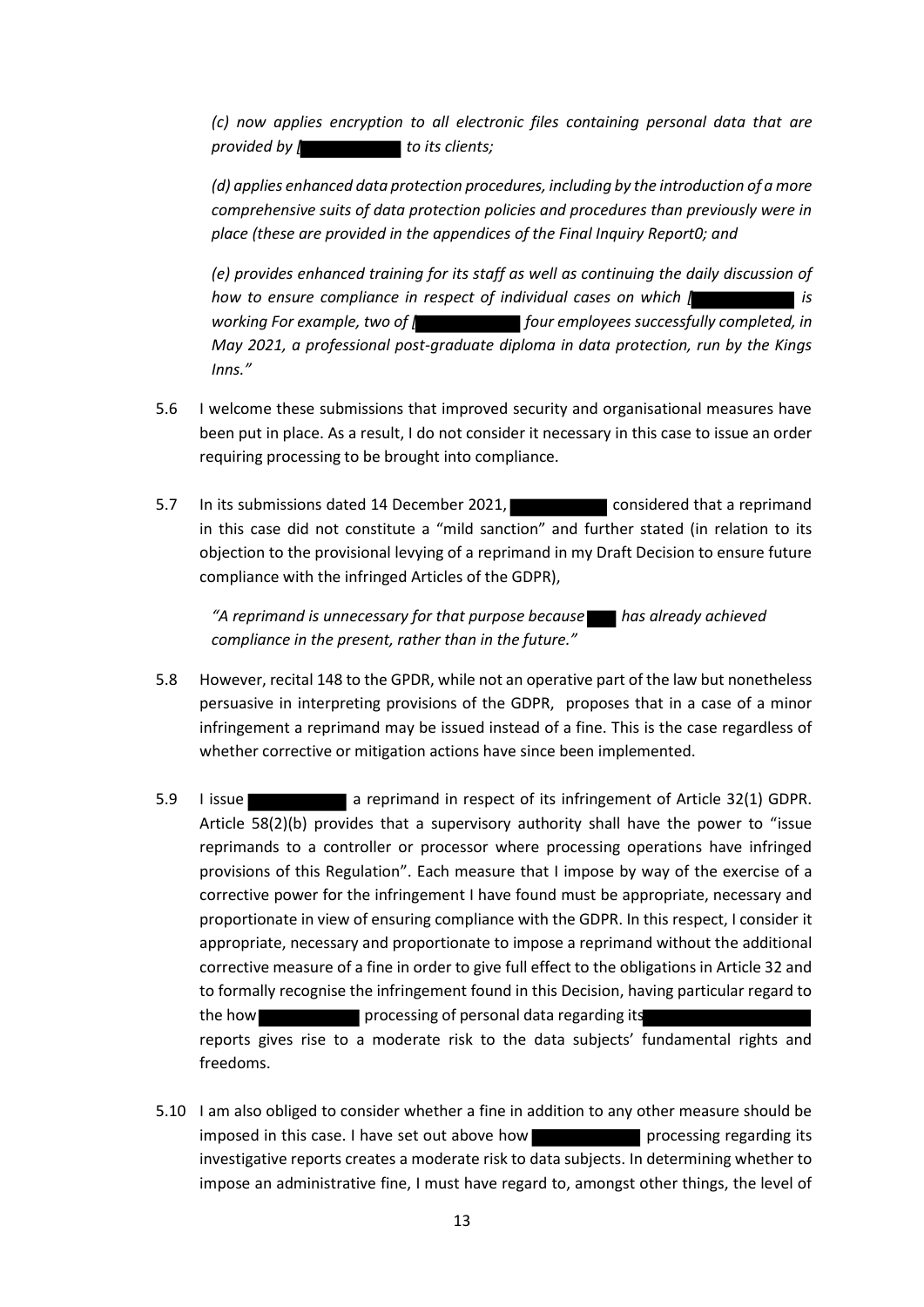damage suffered by data subjects. In this regard, I must consider the level of risk caused by the personal data breach in the circumstances, as distinct from the level of risk caused by processing of personal data. I consider the personal data breach in this case caused a low to moderate risk of damage to data subjects. I consider that the risk of damage to the data subjects was low to moderate because if the unencrypted USB key were found by a member of the public and the data accessed, it is of very limited use. In light of the fact that a very limited number of data subjects could be impacted, and the relatively low risk of damage in the case, I do not consider it appropriate to impose an administrative fine.

## 6. Right of Appeal

6.1 This Decision is issued in accordance with Sections 111 of the 2018 Act. Pursuant to Section 150(5) of the 2018 Act, has the right to appeal against this Decision within 28 days from the date on which notice of the Decision is received by it.

Helen Dixon Commissioner for Data Protection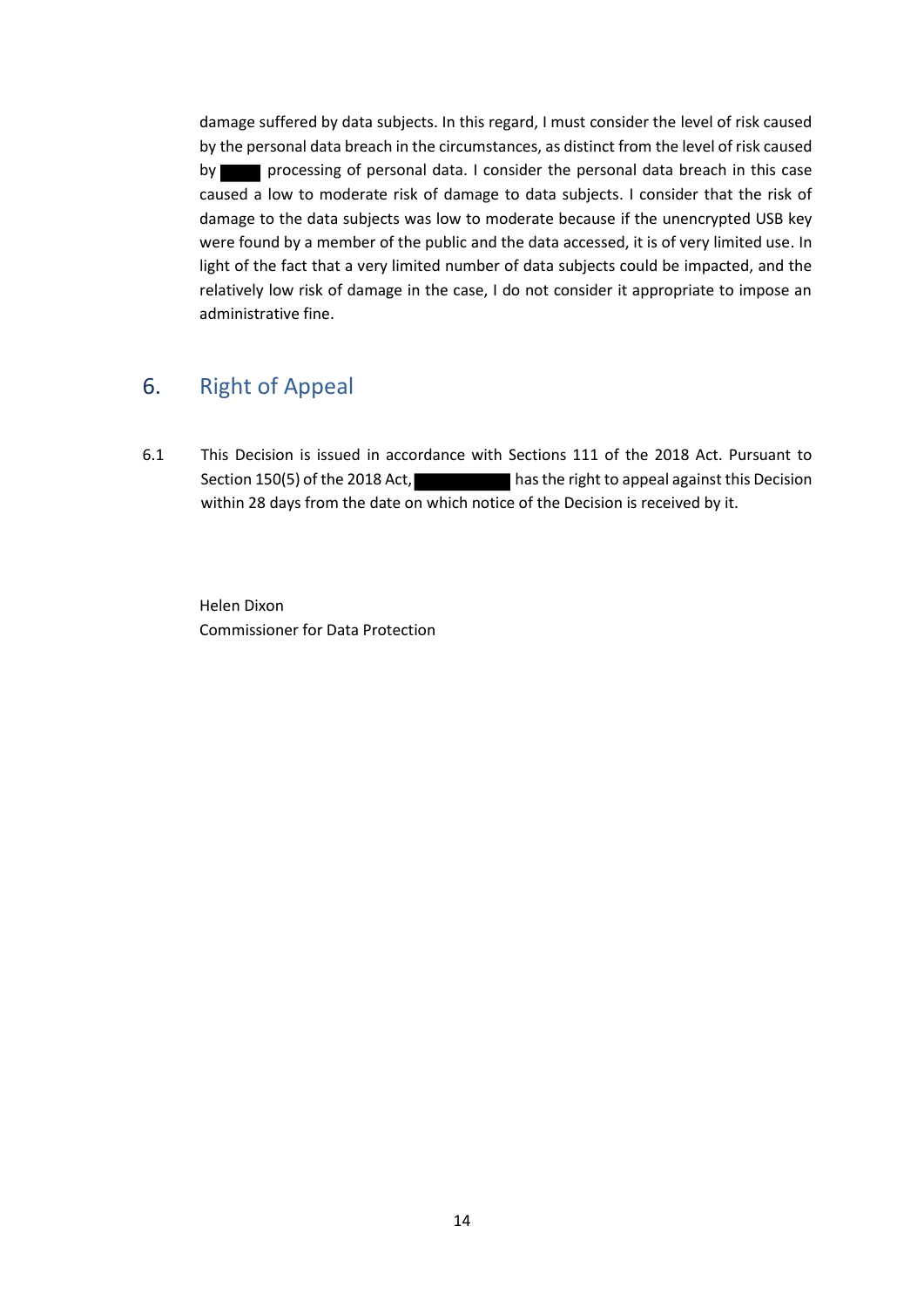# Appendix: Schedule of Materials Considered for the Purposes of this Decision

The Case Officer delivered the Final Inquiry Report to me on 21 January 2021. I also had regard to all of the correspondence, submissions, and documentation gathered during the Inquiry and the decision-making stage, including:

- 1. web page extract (19 June 2020)
- 2. Commencement Letter
- 3. Documentation for BN-19-12-226
- 4. Breach Notification from the PIAB
- 5. Email DPC to with questions 23 April 2020
- 6. Email to DPC response 1 May 2020 and Consultancy Agreement
- 7. Submissions 29 May 2020
- 8. **Reponse to Commencement Letter**
- 9. Terms of Reference document
- 10. Data Protection analysis
- 11. Template Data Processor contract
- 12. Data Protection Policy
- 13. **complaint to PIAB 03 October 2019**
- 14. Staff statement
- 15. Dropbox correspondence
- 16. Interview template
- 18. Correspondence PIAB
- 19. Relevant documentation provided by the PIAB
- 20. Emails / PIAB 24 and 26 September 2019
- 21. Letter to PIAB 28 November 2019
- 22. Email requesting information from
- 23. Submissions 27 August 2020
- 24. Submissions 27 August 2020
- 25. DPC Correspondence 1 October 2020
- 26. Letter to 1 October 2020
- 27. Terms of Reference (PIAB version)
- 28. Potential Data Breach Report
- 29. Email PIAB to re issue 10 December 2019
- 30. Submissions 22 October 2020
- 31. Submissions 22 October 2020

Letters with submissions from **Following commencement of the decision**making stage:

1. Dated 01 November 2021